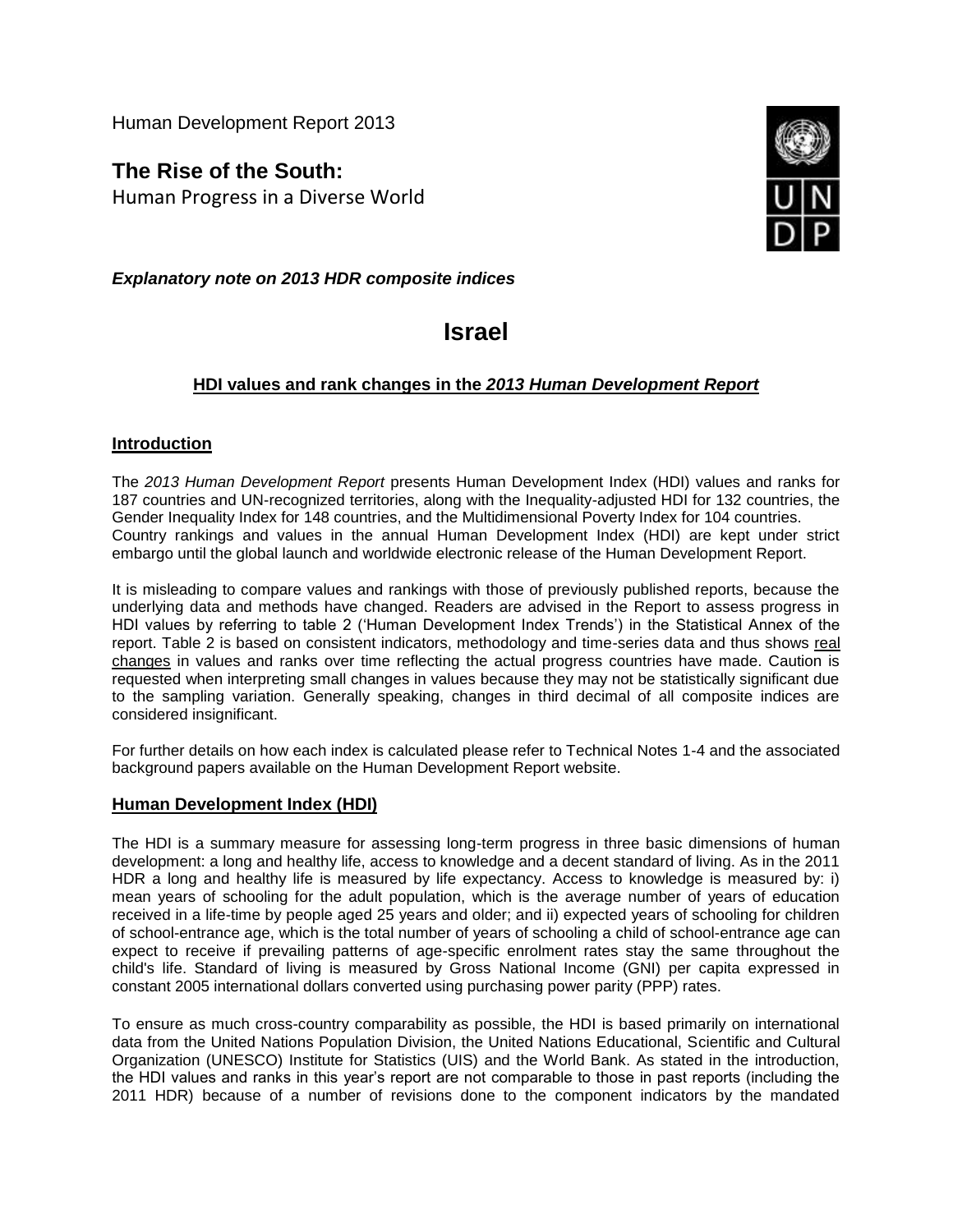agencies. To allow for assessment of progress in HDIs, the 2013 report includes recalculated HDIs from 1980 to 2012.

#### **Israel's HDI value and rank**

Israel's HDI value for 2012 is 0.900—in the very high human development category—positioning the country at 16 out of 187 countries and territories. Between 1980 and 2012, Israel's HDI value increased from 0.773 to 0.900, an increase of 16 percent or average annual increase of about 0.5 percent.

The rank of Israel's HDI for 2011 based on data available in 2012 and methods used in 2012 was– 16 out of 187 countries. In the 2011 HDR, Israel was ranked 17 out of 187 countries. However, it is misleading to compare values and rankings with those of previously published reports, because the underlying data and methods have changed.

Table A reviews Israel's progress in each of the HDI indicators. Between 1980 and 2012, Israel's life expectancy at birth increased by 7.8 years, mean years of schooling increased by 2.1 years and expected years of schooling increased by 3.1 years. Israel's GNI per capita increased by about 81 percent between 1980 and 2012.

**Table A: Israel's HDI trends based on consistent time series data, new component indicators and new methodology**

|      | Life expectancy<br>at birth | <b>Expected years</b><br>of schooling | Mean years of<br>schooling | <b>GNI per capita</b><br>(2005 PPP\$) | <b>HDI</b> value |
|------|-----------------------------|---------------------------------------|----------------------------|---------------------------------------|------------------|
| 1980 | 74.1                        | 12.6                                  | 9.8                        | 14,520                                | 0.773            |
| 1985 | 75.2                        | 13.1                                  | 10.3                       | 15,292                                | 0.793            |
| 1990 | 76.5                        | 12.7                                  | 10.8                       | 17,448                                | 0.809            |
| 1995 | 77.8                        | 13.6                                  | 11.2                       | 18,549                                | 0.832            |
| 2000 | 79                          | 15.1                                  | 11.6                       | 21,189                                | 0.865            |
| 2005 | 80.1                        | 15.8                                  | 11.9                       | 23,100                                | 0.885            |
| 2010 | 81.4                        | 15.7                                  | 11.9                       | 25,245                                | 0.896            |
| 2011 | 81.6                        | 15.7                                  | 11.9                       | 26,034                                | 0.899            |
| 2012 | 81.9                        | 15.7                                  | 11.9                       | 26,224                                | 0.900            |

Figure 1 below shows the contribution of each component index to Israel's HDI since 1980.

#### **Figure 1: Trends in Israel's HDI component indices 1980-2012**

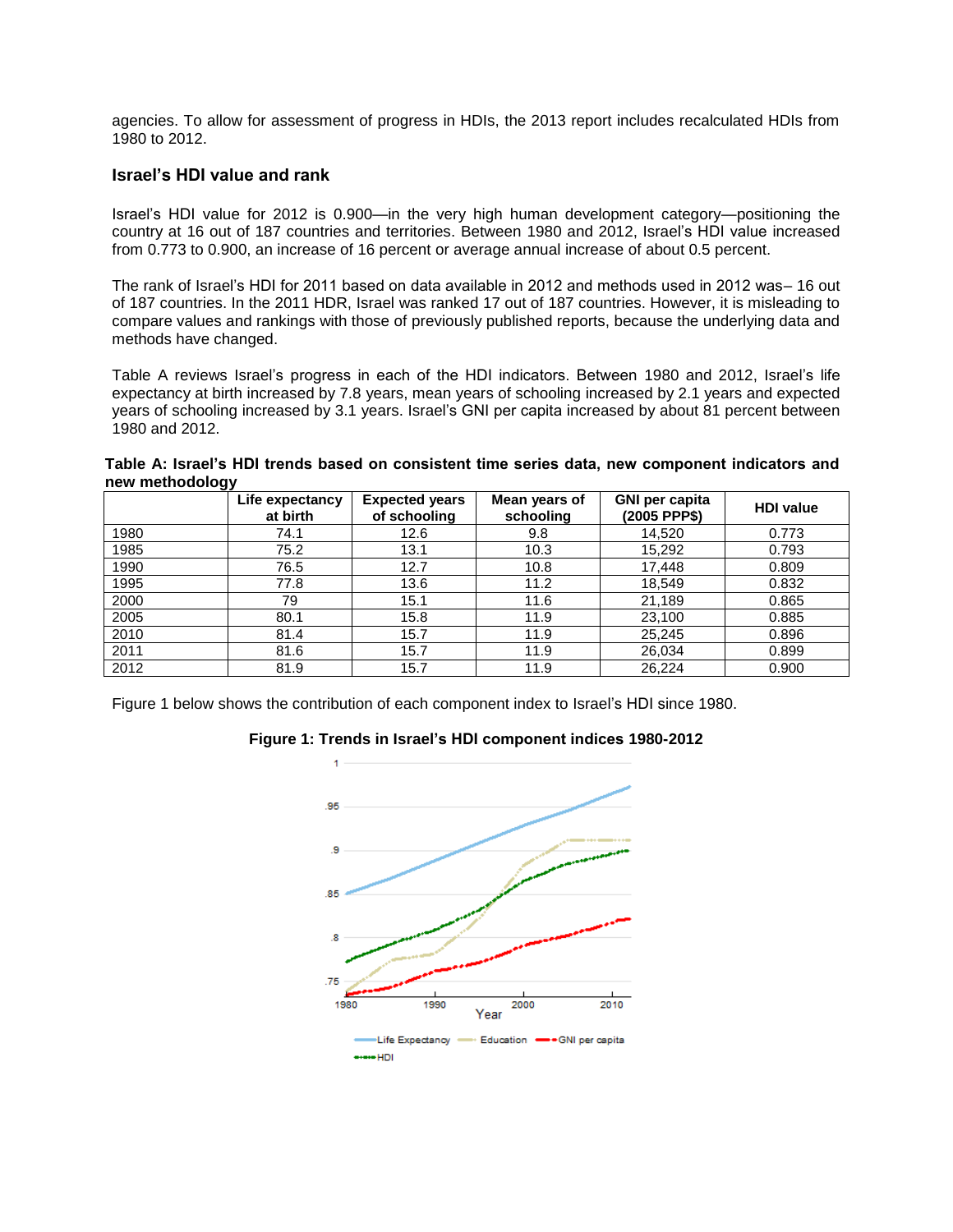#### **Assessing progress relative to other countries**

Long-term progress can be usefully assessed relative to other countries–both in terms of geographical location and HDI value. For instance, during the period between 1980 and 2012 Israel, Iceland and Finland experienced different degrees of progress toward increasing their HDIs (see figure 2).



#### **Figure 2: Trends in Israel's HDI 1980-2012**

Israel's 2012 HDI of 0.900 is below the average of 0.905 for countries in the very high human development group and above the average of 0.888 for countries in OECD. From OECD, countries which are close to Israel in 2012 HDI rank and population size are Denmark and Switzerland, which have HDIs ranked 15 and 9 respectively (see table B).

|                | <b>HDI</b> value | <b>HDI rank</b> | Life<br>expectancy<br>at birth | <b>Expected</b><br>years of<br>schooling | Mean years<br>of schooling | <b>GNI</b> per<br>capita (PPP<br>US\$) |
|----------------|------------------|-----------------|--------------------------------|------------------------------------------|----------------------------|----------------------------------------|
| <b>Israel</b>  | 0.900            | 16              | 81.9                           | 15.7                                     | 11.9                       | 26,224                                 |
| <b>Denmark</b> | 0.901            | 15              | 79                             | 16.8                                     | 11.4                       | 33,518                                 |
| Switzerland    | 0.913            | 9               | 82.5                           | 15.7                                     |                            | 40,527                                 |
| <b>OECD</b>    | 0.888            |                 | 79.7                           | 15.7                                     | 11.2                       | 30,765                                 |
| Very high HDI  | 0.905            |                 | 80.1                           | 16.3                                     | 11.5                       | 33,391                                 |

**Table B: Israel's HDI indicators for 2012 relative to selected countries and groups**

### **Inequality-adjusted HDI (IHDI)**

The HDI is an average measure of basic human development achievements in a country. Like all averages, the HDI masks inequality in the distribution of human development across the population at the country level. The 2010 HDR introduced the Inequality Adjusted HDI (IHDI), which takes into account inequality in all three dimensions of the HDI by 'discounting' each dimension's average value according to its level of inequality. The HDI can be viewed as an index of 'potential' human development and the IHDI as an index of actual human development. The 'loss' in potential human development due to inequality is given by the difference between the HDI and the IHDI, and can be expressed as a percentage. (For more details see technical note 2).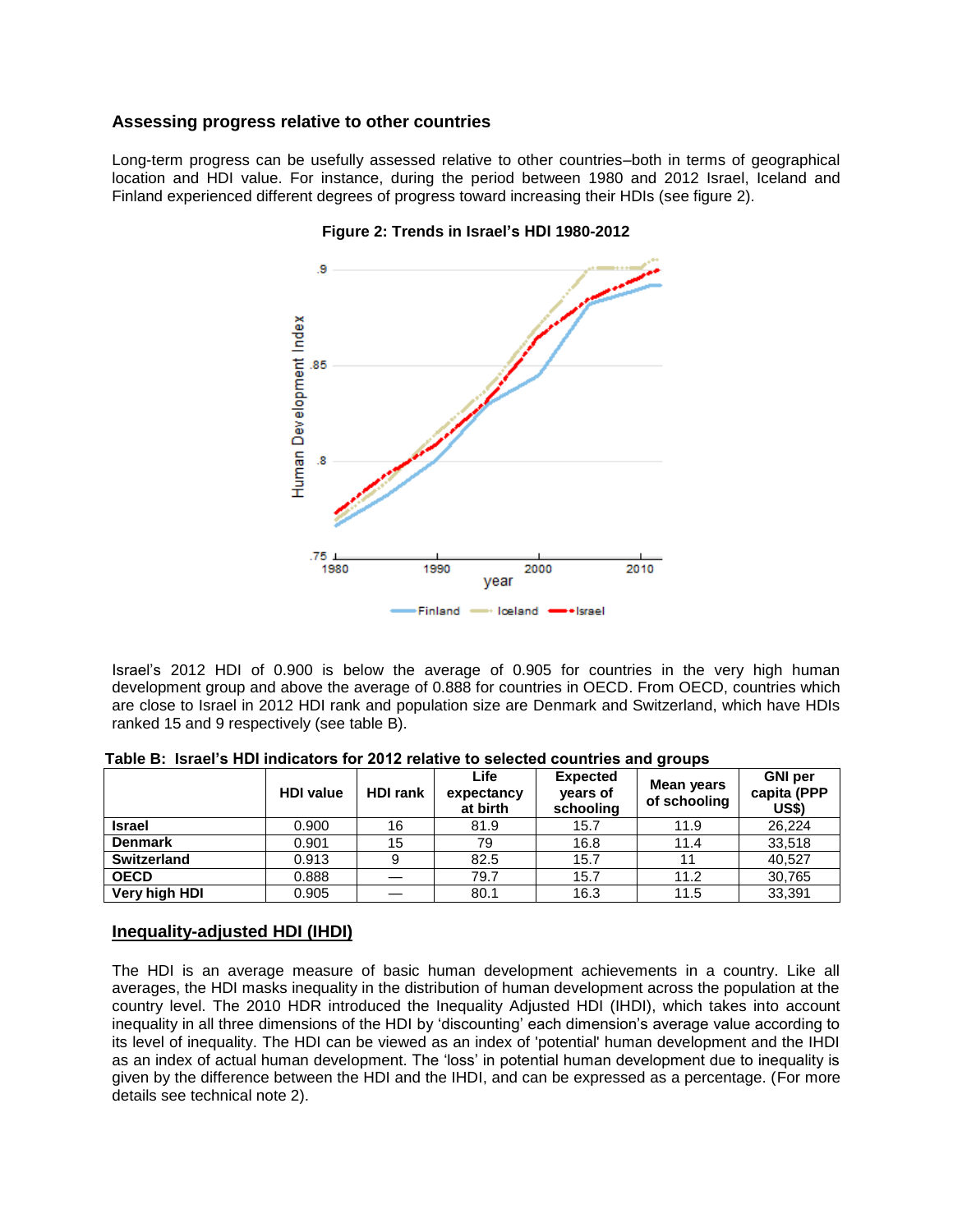Israel's HDI for 2012 is 0.900. However, when the value is discounted for inequality, the HDI falls to 0.79, a loss of 12.3 percent due to inequality in the distribution of the dimension indices. Denmark and Switzerland, show losses due to inequality of 6.2 percent and 7 percent respectively. The average loss due to inequality for very high HDI countries is 10.8 percent and for OECD it is 12.5 percent.

|                | <b>IHDI</b> value | Overall<br>Loss $(\%)$ | Loss due to<br>Loss due to<br>inequality in<br>inequality in<br>life expectancy<br>education (%)<br>at birth $(\%)$ |     | Loss due to<br>inequality in<br>income $(\%)$ |  |
|----------------|-------------------|------------------------|---------------------------------------------------------------------------------------------------------------------|-----|-----------------------------------------------|--|
| <b>Israel</b>  | 0.79              | 12.3                   | 3.9                                                                                                                 | 7.9 | 23.7                                          |  |
| <b>Denmark</b> | 0.845             | 6.2                    | 4.4                                                                                                                 | 3.1 |                                               |  |
| Switzerland    | 0.849             |                        | 4.1                                                                                                                 |     | 14.3                                          |  |
| <b>OECD</b>    | 0.777             | 12.5                   | 6                                                                                                                   | 9.6 | 21.3                                          |  |
| Very high HDI  | 0.807             | 10.8                   | 5.2                                                                                                                 | 6.8 | 19.8                                          |  |

**Table C: Israel's IHDI for 2012 relative to selected countries and groups**

## **Gender Inequality Index (GII)**

The Gender Inequality Index (GII) reflects gender-based inequalities in three dimensions – reproductive health, empowerment, and economic activity. Reproductive health is measured by maternal mortality and adolescent fertility rates; empowerment is measured by the share of parliamentary seats held by each gender and attainment at secondary and higher education by each gender; and economic activity is measured by the labour market participation rate for each gender. The GII replaced the previous Genderrelated Development Index and Gender Empowerment Index. The GII shows the loss in human development due to inequality between female and male achievements in the three GII dimensions. (For more details on GII please see Technical note 3 in the Statistics Annex).

Israel has a GII value of 0.144, ranking it 25 out of 148 countries in the 2012 index. In Israel, 20 percent of parliamentary seats are held by women, and 82.7 percent of adult women have reached a secondary or higher level of education compared to 85.5 percent of their male counterparts. For every 100,000 live births, 7 women die from pregnancy related causes; and the adolescent fertility rate is 14 births per 1000 live births. Female participation in the labour market is 52.5 percent compared to 62.4 for men.

In comparison Denmark and Switzerland share the third position on this index.

|                    | GII<br>value | GII<br>Rank | <b>Maternal</b><br>mortality<br>ratio | <b>Adolescent</b><br>fertility rate | Female<br>seats in<br>parliament<br>(%) | <b>Population with at</b><br>least secondary<br>education (%) |             | Labour force<br>participation rate<br>(%) |             |
|--------------------|--------------|-------------|---------------------------------------|-------------------------------------|-----------------------------------------|---------------------------------------------------------------|-------------|-------------------------------------------|-------------|
|                    |              |             |                                       |                                     |                                         | <b>Female</b>                                                 | <b>Male</b> | <b>Female</b>                             | <b>Male</b> |
| <b>Israel</b>      | 0.144        | 25          |                                       | 14                                  | 20                                      | 82.7                                                          | 85.5        | 52.5                                      | 62.4        |
| <b>Denmark</b>     | 0.057        | 3           | 12                                    | 5.1                                 | 39.1                                    | 99.3                                                          | 99.4        | 59.8                                      | 69.1        |
| <b>Switzerland</b> | 0.057        | 3           | 8                                     | 3.9                                 | 26.8                                    | 95.1                                                          | 96.6        | 60.6                                      | 75          |
| <b>OECD</b>        | 0.225        |             | 17                                    | 24.7                                | 25                                      | 80.6                                                          | 84.1        | 50.9                                      | 69.5        |
| Very high HDI      | 0.193        |             | 15                                    | 18.7                                | 25                                      | 84.7                                                          | 87.1        | 52.7                                      | 68.7        |

**Table D: Israel's GII for 2012 relative to selected countries and groups**

# **Multidimensional Poverty Index (MPI)**

The 2010 HDR introduced the Multidimensional Poverty Index (MPI), which identifies multiple deprivations in the same households in education, health and standard of living. The education and health dimensions are based on two indicators each while the standard of living dimension is based on six indicators. All of the indicators needed to construct the MPI for a household are taken from the same household survey. The indicators are weighted, and the deprivation scores are computed for each household in the survey. A cut-off of 33.3 percent, which is the equivalent of one-third of the weighted indicators, is used to distinguish between the poor and nonpoor. If the household deprivation score is